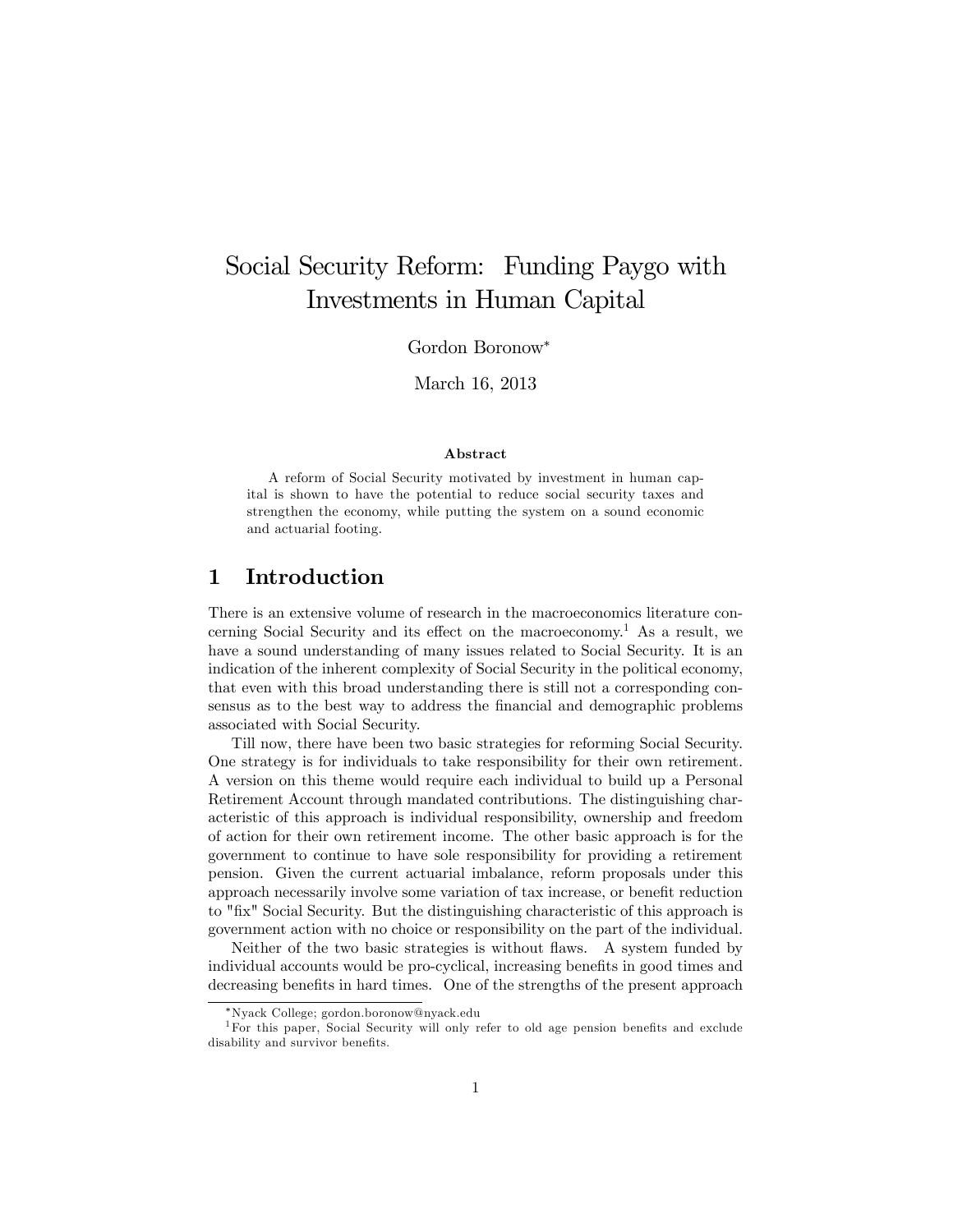is the counter-cyclical role it plays in stabilizing the economy. On the other hand, the present paygo system is shown under reasonable hypotheses to result in systemic declines in both capital formation and family formation, repressing the long term standard of living. Any increase in taxes to "fix" social security will only exacerbate these issues. Cutting benefits will alleviate the disincentive for capital and family formation, but would be politically unpopular.

This paper proposes a third way to reform social security, a shared responsibility between the individual and the government to provide for old age security. This approach builds on the current paygo system, and puts it on a sound actuarial footing. The reform proposal may also have demographic and educational spillover effects which can improve both the economy and society.

The usual meaning attached to a funded social security system is that assets are accumulated during one's working years, invested in physical capital, and earn a return to provide income during one's retirement. This requires that the worker reduce consumption during working years in order to consume more in retirement. In this paper, we will explore an alternative meaning of the term funding. In this paper workers reduce their consumption to invest in raising children, who earn a return to provide income to their parents in their retirement.

A productive economy needs both physical capital and human capital.<sup>2</sup>There is no reason to focus solely on the accumulation of physical capital as the funding source for retirement income. Human capital will also do the job. The present Social Security system already relies on population growth (a necessary input to human capital) for its viability. But the present system generates disincentives for a worker to have children, or to invest in the education of the children they do have. The present system depends on future generations to pay benefits for current workers. But Social Security is free-riding on whatever other motivations exist for workers to raise children and invest in their education.

In the all-important formative years of childhood, human capital is developed by the joint contributions of the child and the child's parents. (Obviously teachers too, but we can consider teachers to be agents of the parents) During these years, parents voluntarily reduce their consumption of other goods and countless hours of their time, to invest in the production of human capital through their children.<sup>3</sup> To the extent that workers invest greater amounts of time and resources in the production of human capital,it is reasonable to expect more productive children to be the result. The reward to parents for this investment is the altruistic satisfaction that it produces. But raising children (or not) has no effect on their Social Security benefit, which depends only on their own earnings In fact, for many workers their earnings may be negatively affected as the worker devotes time and energy to child-rearing rather than career-building.

The main idea of this paper is to explore the implications of a reformed

 $2$ Human capital refers to acquired skills and knowledge embodied in workers through education and experience.

<sup>3</sup>According to the 2011 annual report by the US Department of Agriculture, the cost in 2011 for a middle income two parent family to raise a child from birth to age 18 was estimated to be \$234,900.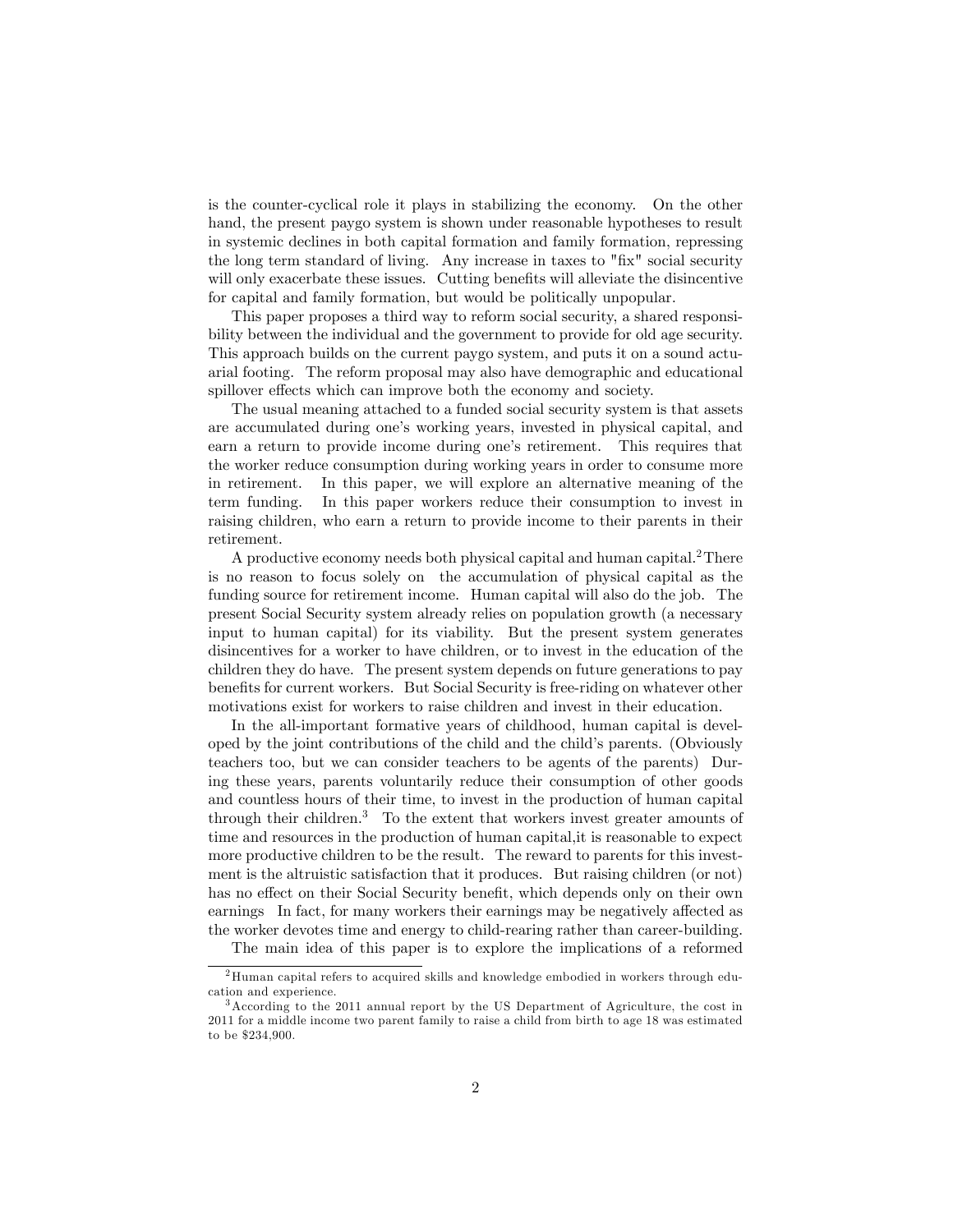Social Security system in which workers get a basic pension based on a paygo tax on their own earnings, plus a supplemental pension based on the earnings of their chidren. There are two parts to the idea. The first part (the government's responsibility) is that workers are taxed to provide a basic paygo benefit. The amount of the basic benefit is based on the worker's own earnings, like the present system, but the basic benefit is necessarily lower than the present benefit. Conceptually, this basic benefit is sourced from the taxes themselves and from taxes paid by those of their generation who do not survive to retirement. While still a paygo system, the basic benefit does not actuarially rely on population growth to meet future benefits. (Of course, the mechanics of Paygo still involve the interaction of generations.)

The second part (the individual's responsibility) provides an additional retirement benefit based on the earnings of the worker's own productive children. Childless workers would only receive the basic benefit. Workers who do not have children, anticipating a lower pension benefit, could voluntarily increase private investment in physical capital (a part of that shared responsibility idea). Since they do not have the financial burden of raising children, this option is more accessible to them than it is to workers with children. The result is a greater fairness between workers with children, and workers without children, in providing for retirement security.

A social security system funded by investment in one's children is an echo of the old-age security system of the pre-modern era. Before social security, there were large families, and strong inter-generational bonds within families, to provide old-age security. Once social security appeared, the motivation for a large family to provide old-age security decreased, while the means to raise a large family also decreased, due to social security taxes. As a result (and also due to other combined forces too complex to fully sort out ; e.g. urbanization, increased education levels, increased wealth, cultural shifts, etc.), fertility declined sharply in the second half of the twentieth century. In fact, Demeny (1987) proposed re-linking social security to fertility as a possible channel to reverse declining fertility trends in Europe. This paper expands on Demenyís proposal from a purely demographic argument to an actuarial and economic argument, and to explore how it would effect the economy.

Our main results can be summarized as follows. The policy change, (as specified in the paper, childless workers receive two thirds the benefit of present policy) by itself has a modest effect on social security tax rates due to lower benefits paid to childless retirees.. If there are no behavior effects, the tax required under the reformed policy is 93:1% of the tax required under present policy. However, if the policy change results in behavior changes in the number of children per family, and in investment in education, then the effects in the economy are large. For example, if fertility increases by 10% (from 2:1 to 2:3 children per woman, still well below historical levels), then the required tax under the reform policy is reduced 35% from the tax required under current policy. More importantly perhaps is that if the reform results in parents taking a greater interest in the education of their children, the standard of living rises in the long run.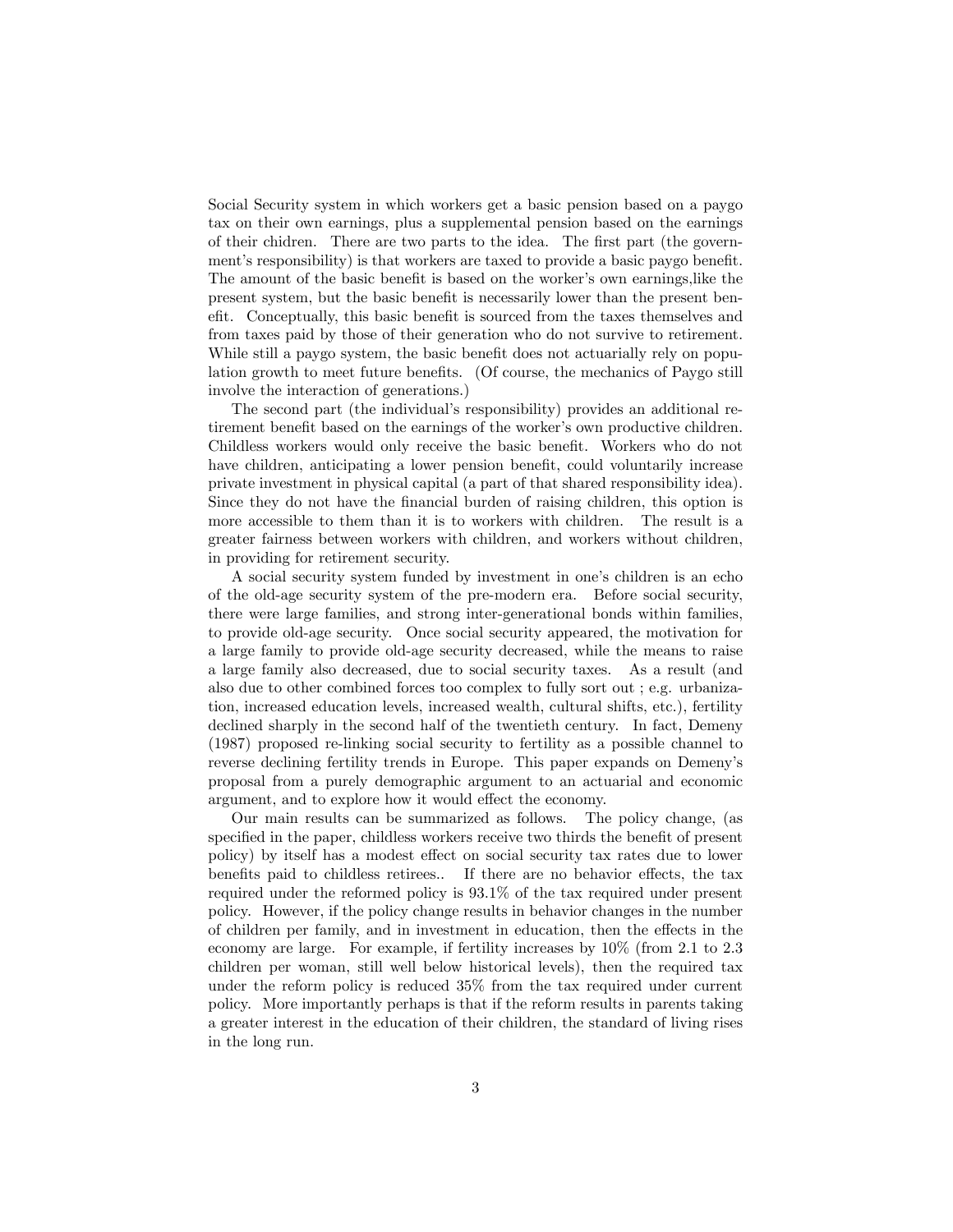# 2 Related Literature

This paper contributes to the literature on funded and unfunded public pension systems. A significant part of this literature has revealed that the overall welfare effect of introducing such a system crucially depend on the importance of two opposing effects: a higher intergenerational risk sharing and a lower capital intensity. On the one hand, an unfunded social security system reallocates the impact of shocks across generations, reducing the consumption risk of the old aged relative to the risk they would face with private markets (Bohn 1999). This provides a welfare improvement for all generations alive and for the ones to be born in the future. On the other hand, such a system redistributes income away from younger agents with lower marginal propensities to consume, toward older agents with higher marginal propensities to consume. This lowers aggregate savings and aggregate capital formation (Feldstein 1974, Diamond 1977). The so-called "crowding-out" effect on capital from unfunded social security has been noted by many researchers over the years (see, for example, Auerbach and Kotlikoff 1987; Imrohoroğlu, Imrohoroğlu and Joines 1998b and 1999). This crowding out effect arises in life-cycle models, in which social security substitutes for precautionary savings to guard against an uncertain length of life. The net effect of lower capital intensity (due to crowding-out) is that agents would be better off in the long run if they were born into an economy without Social Security.<sup>4</sup>

There is also a significant literature in the field of demography related to the depressing effect of Social Security on fertility. Hohm (1975) examines evidence from 67 countiries and finds a measurable negative effect on fertility. He recommends that social security be a policy tool for countries to implement in order to reduce fertility. Caldwell (1978) advances a theory of fertility based on the nature of economic relations within the family. By the 1980s however, declining fertility in some developed countries had advanced to a point that Demeny (1987) proposed relinking social security benefits to fertility as a way to increase fertility rates.

Economists were not idle during this period. Becker and Barro (1988) found that social security discouraged investment in children. Ehrlich and Lui (1991) develop an intergenerational model of intra-family economic transfers, and study the impact of such family insurance on economic growth. Their paper "assigns an important dynamic role for the family as a social institution" and they find that Paygo social security "can reduce an economy's growth potential by providing an inefficient substitute for voluntary family insurance". Ehrlich and Lui (1998) get even closer to the spirit of this paper. They find significant adverse effects from Paygo social security on fertility, savings and investment in human capital. Here is a prescient quote from their 1998 paper:

The spector of financial collapse, sometime in the next century,

<sup>&</sup>lt;sup>4</sup> Subsequently, Fuster (1999) and Fuster, Imrohoroğlu and Imrohoroğlu (2002) have analyzed Social Security in a dynastic framework. In this setting, the household can undo the effect of Social Security through its altruistic motives, so that there is much less crowding-out.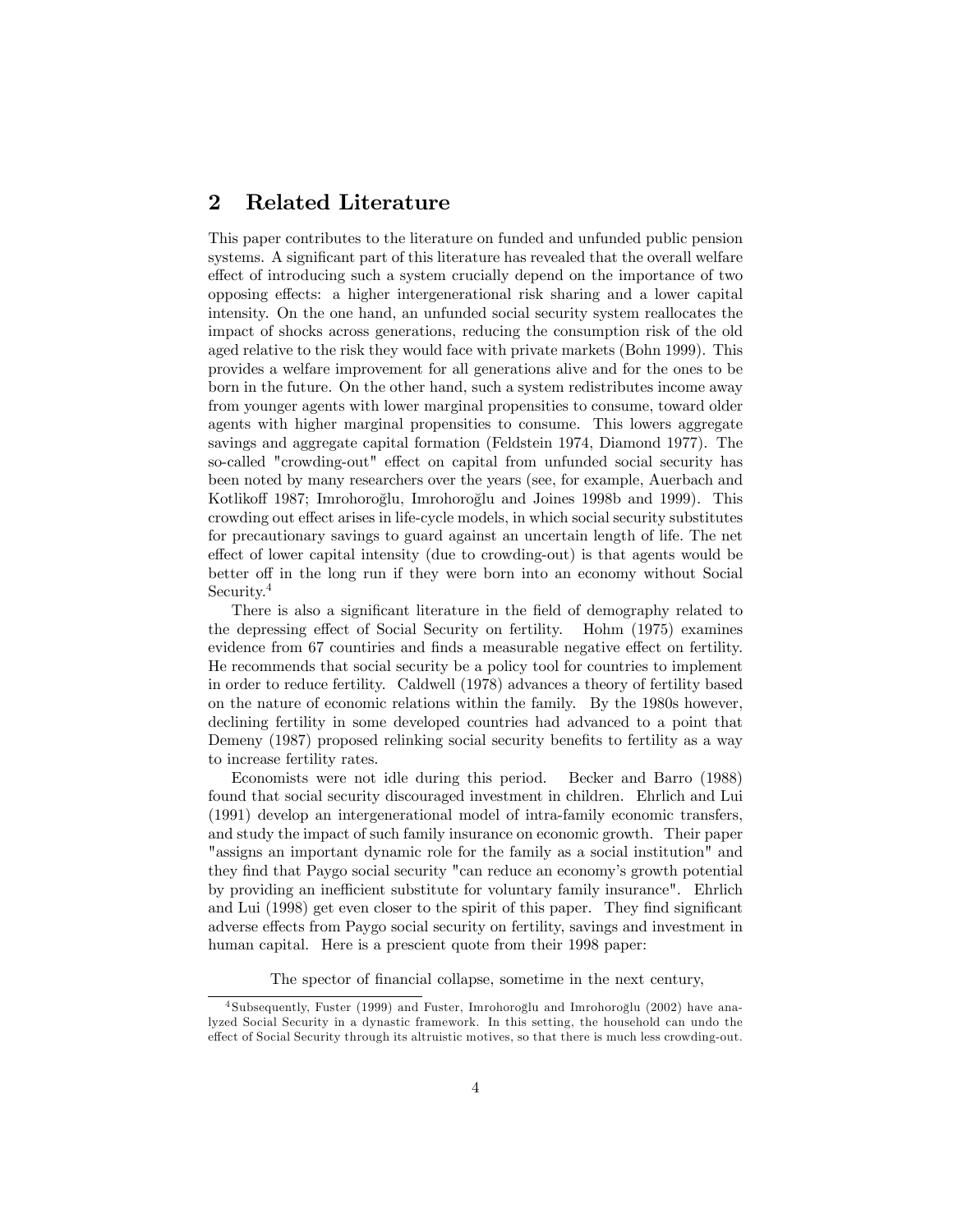of many Western-style social security systems (at current defined benefits) is an inevitable outcome of persistent secular reductions in fertility, labor productivity, and the aging of the population, given the mechanics of the PAYGO scheme. Our model suggests that these difficulties may be exacerbated by the adverse effects on fertility and growth generatd by the systems themselves. An intriguing, though politically unlikely remedy would be to increase the link between old-age benefits to parents and the social security contributions of their children... which would bolster parental incentives to raise productive and successful children.

That, of course is exactly the intriguing remedy this paper is about.

Literature on Human Capital development and social security is also extensive. Some papers are related to investment in one's own human capital, which is not the focus of this paper. Several researchers find that Social Security provides disincentives for human capital development (see for example, Becker and Barro  $(1998)$ , Ehrlich and Lui  $(1998)$ , Ehrlich and Kim  $(2005)$ ). A different take on investment in human capital is from Kaganovich and Meier (2008). They find that a Paygo social security system is likely to put the public in a mind to fund public education more generously.

David Romer(2001) presents a simplified growth model, based on models developed by Paul Romer, Grossman and Helpman , and Aghion and Howitt ,.in which the production of output also depends on the production of knowledge, or human capital. The model demonstrates interdependence between the growth of capital and the growth of knowledge. This growth interdependence impliess that it is as appropriate to fund social security with investments in human capital as it is to fund the system with investments in physical capital.

The paper is organized as follows. Section 3 presents the overlapping generations model which is used in this paper. The framework for our analysis is a large-scale general equilibrium overlapping generations (OLG) model. This setting, in various permutations has been used extensively since Auerback and Kotlikoff (1987) first analyzed labor supply and capital stock with a 55-period deterministic OLG model.<sup>5</sup> Section 4 discusses the calibration and solution method. Section 5 presents the results of the various experiments in the general equilibrium. Finally, Section 6 summarizes and concludes.

# 3 The Overlapping Generations Model

The OLG model used in this paper is based on the 65-period (ages 20-85) model used by Imrohoroğlu, Imrohoroğlu and Joines (1997). It has been modified in three significant dimensions. First, the model has been extended to 85 periods (ages 20-105) to enable it to better capture advanced old age dynamics. Second,

 $^5$ Imrohoroğlu, Imrohoroğlu and Joines (1998a) discuss the main features of the model, used in many papers over the last twenty-five years.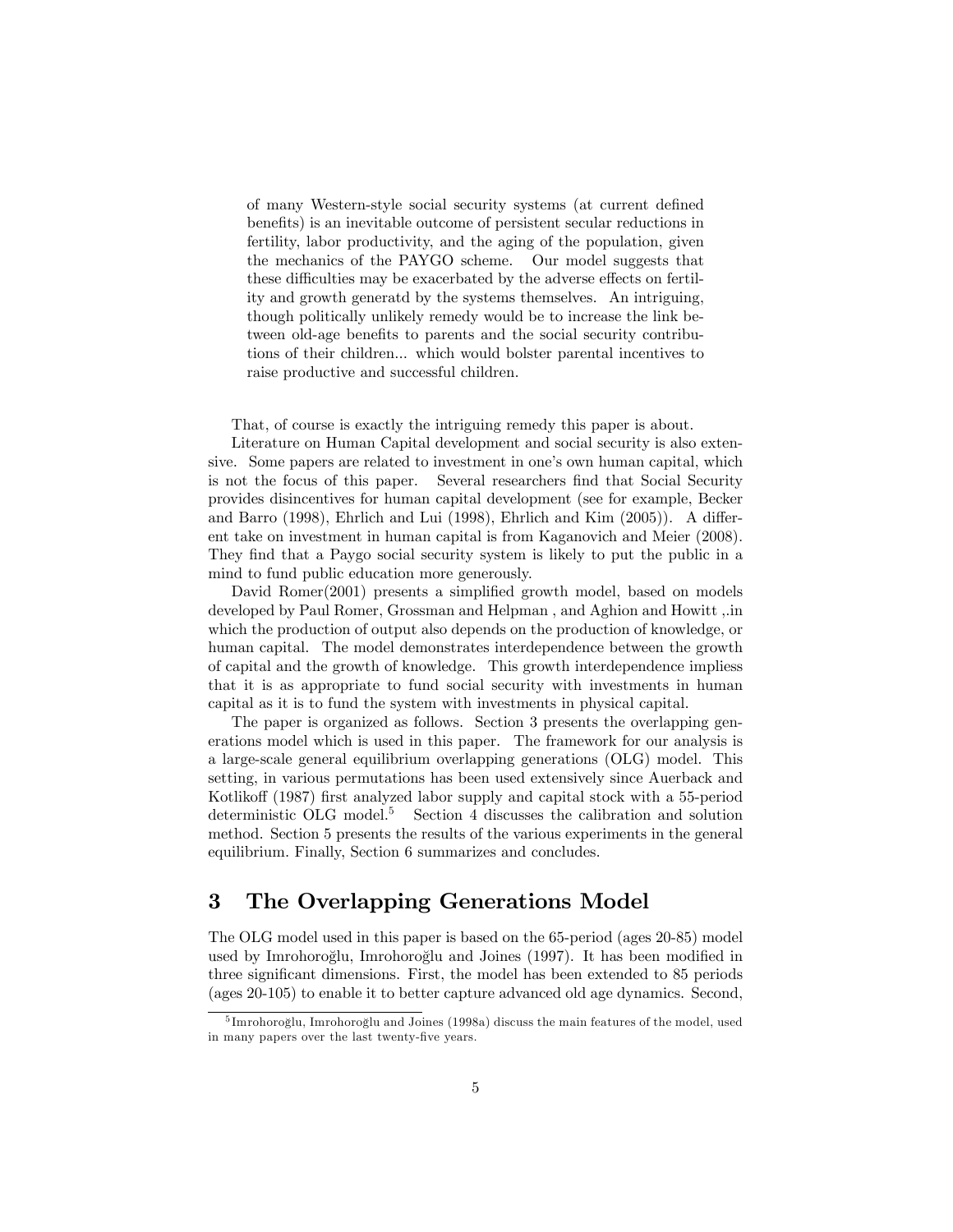there are two types of workers in the model of this paper, distinguished by labor efficiency (human capital). Fuster, Imrohoroğlu and Imrohoroğlu (2002) also study a model with heterogeneous ability types, and this paper borrows the split by type from their setup. The third modification is that an asumption of constant population growth has been replaced with population which evolves from fertility and mortality rates which differ by type of worker (level of human capital).

### 3.1 Demographics

Time is discrete, and each period represents one year. Age 0 corresponds to age 20. The oldest possible age is age  $J$ , where  $J = 85$  (age 105). Death is certain after age 105.

There are two types of agents indexed by z, where  $z \in \{1, 2\}$ . An agent's type is revealed at age 0 (real age 20) and this determines lifetime ability (human capital), which can be either high  $(z = 1)$  or low  $(z = 2)$ . The realization of ability follows a first-order Markov process with transition matrix  $\Pi$ :

$$
\Pi(z, z') = [\pi_{ij}]; i, j \in \{1, 2\} \n\pi_{ij} = \Pr(z' = j | z = i).
$$

where z is the ability type of the parent and  $z'$  is the ability type of the child.

The ability type determines the endowment of efficiency units an agent receives. In a given period, the cross-sectional labor efficiency  $\varepsilon_i(z)$  is indexed by ability type  $z$  and age  $j$ . For simplicity, we assume throughout this paper that the rate of technological growth is zero. Under this assumption, the longitudinal efficiency units of a particular agent equal the cross-sectional efficiency factors,  $\varepsilon_j^l(z) = \varepsilon_j(z).$ 

Agents have uncertain lifetimes. Survival probabilities are correlated with ability type, so that high ability agents have longer expected lifetimes than low ability agents. Thus survival probabilities are indexed by age and type. The probability that an agent age j and ability type z survives to age  $j+1$  is denoted by  $\psi_j(z)$ . The probability that an agent age j and ability type z survives to age  $j + t$  is denoted by  $\Psi_{i,t}(z)$ , where:

$$
\Psi_{j,t}(z) = 1, \text{ if } t = 0
$$
  

$$
\Psi_{j,t}(z) = \Pi_{s=1}^t \psi_{j+s-1}(z), \text{ if } t > 0.
$$

Fertility  $(F(j, z))$  is assumed to vary by type and age, in accord with empirical data.

Like much of the social security literature, this paper analyzes the steady state of a stationary population distribution, with time invariant cohort shares. Each cohort share  $(\mu_j(z))$  represents the share of the total population at age j and type z. The evolution of the population to stable growth and stationary distribution of cohort shares derives from the inter-relationship over time of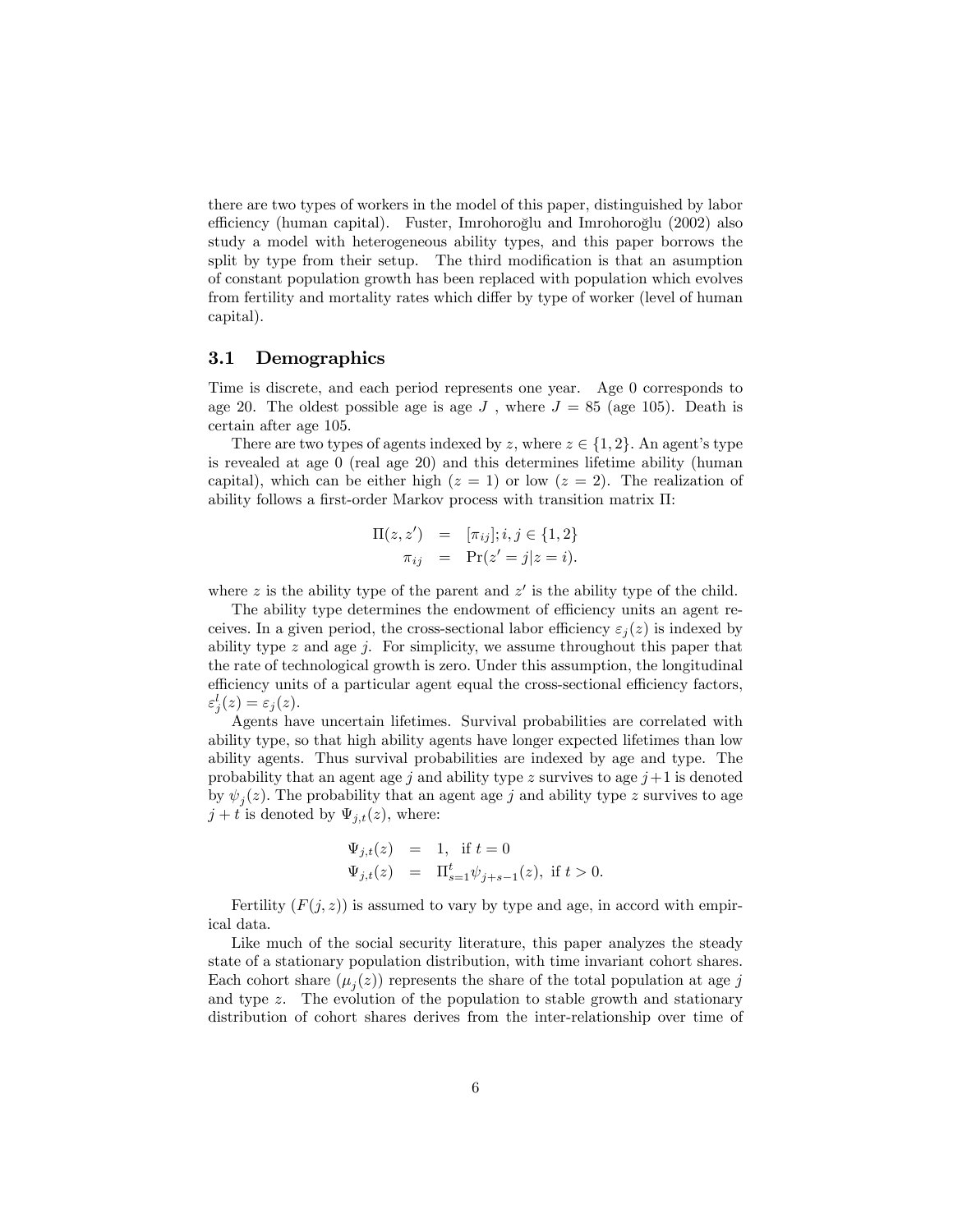fertility and mortality by type. The model uses a modified Leslie Matrix to compute the stationary cohort shares.<sup>6</sup>

The sum of all cohorts must equal 100% so that,

$$
\sum_{z=1}^{2} \sum_{j=1}^{J} \mu_j(z) = 1.
$$
 (1)

Given the Markov process, survival rates, and fertility rates, the above relationships over time uniquely determine time invariant cohort shares,  $\{\mu_j(z)\}$ 

## 3.2 Technology and Factor Prices

.

There is a single good in the economy, produced by one or more firms using a constant returns to scale Cobb-Douglas production function:

$$
Y = AK^{1-\alpha} \cdot L^{\alpha}, \text{ where } \alpha \in (0,1). \tag{2}
$$

Total factor productivity A is normalized to 1. The labor share is  $\alpha$ , and K and L are aggregate capital and labor supplied as inputs. Capital is assumed to depreciate at the constant rate  $\delta$ . Therefore, in a competitive equilibrium, we get factor prices for capital and labor:

$$
r = (1 - \alpha) \cdot K^{-\alpha} \cdot L^{\alpha} - \delta
$$
  
\n
$$
w = \alpha \cdot K^{1 - \alpha} \cdot L^{\alpha - 1}
$$
\n(3)

K represents the aggregate asset holdings over the population in a given period. The size of L is determined by the workers up to retirement age  $j^*$ . Workers are assumed to supply labor inelastically to age  $j^*$ , and do not work thereafter. The actual supply of efficient labor depends on the ability type of agents in the working age population.

$$
L = \sum_{z=1}^{2} \sum_{j=1}^{j^{*}-1} \varepsilon_{j}(z) \cdot \mu_{j}(z).
$$
 (4)

## 3.3 Government Policy and Social Security

Present Policy A social security program provides a public pension to retirees. Average lifetime earnings for a worker of ability type z, denoted by  $w^{SS}(z)$ , is given by:

$$
w^{SS}(z) = \frac{1}{j^*-1} \cdot \sum_{j=1}^{j^*-1} w \varepsilon_j(z)
$$

 $^6$  Details of the modified Leslie Matrix are available from the author.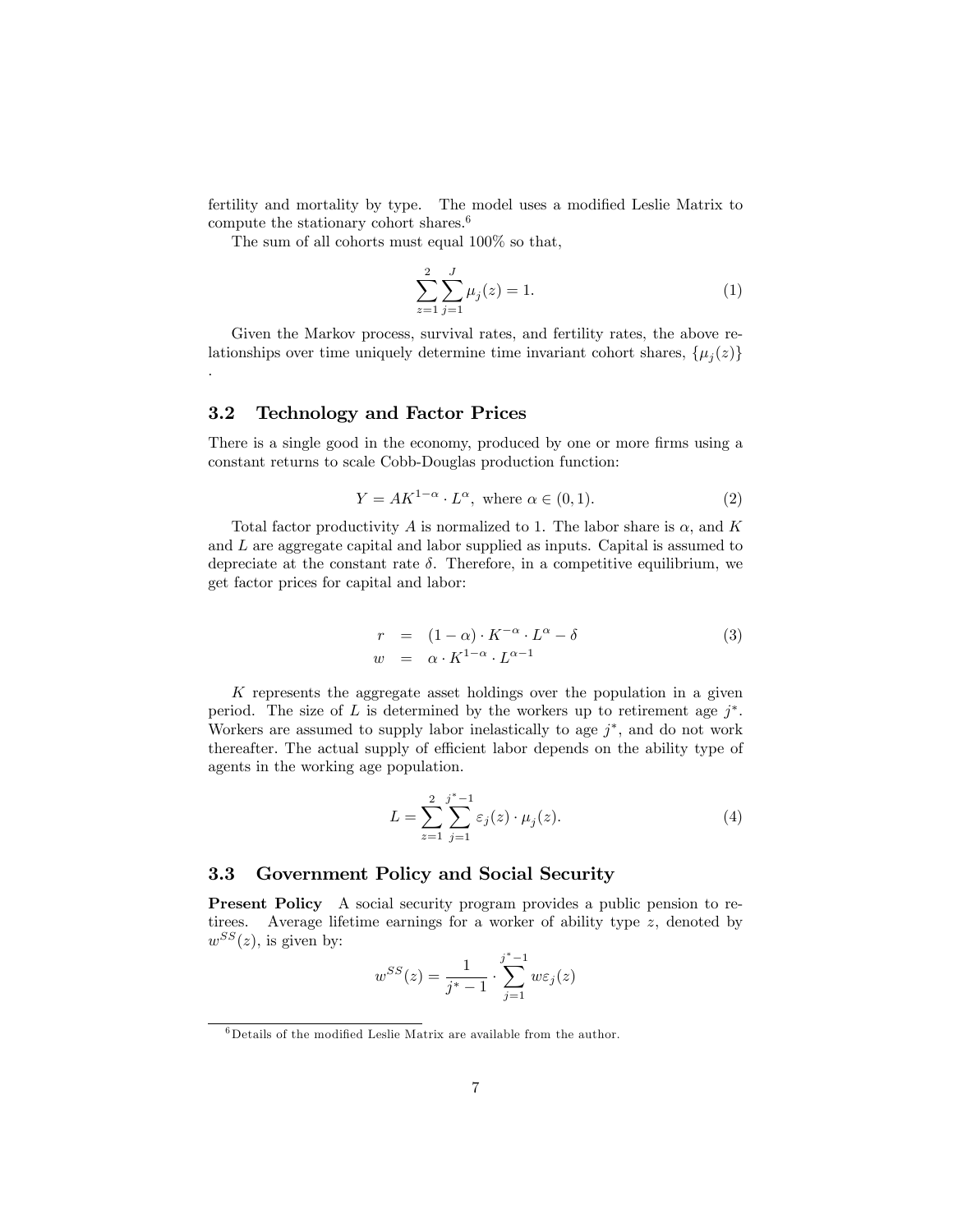The social security benefit,  $b^{SS}(z)$ , is determined as a formula of average lifetime earnings. Let  $\bar{w}$  denote the average lifetime earnings over all workers. The social security benefit formula is based on the formula used by the current Social Security Administration.

For low income workers  $(z = 2)$ ,

$$
b^{SS}(2) = .9 * (.2 * \bar{w}) + .33 * (w^{SS}(2) - .2 * \bar{w})
$$
 (5)

For high income workers  $(z = 1)$ ,

$$
b^{SS}(1) = .9 * (.2 * \bar{w}) + .33 * ((1.25 - .2) * \bar{w}) + .15 * (w^{SS}(1) - 1.25 * \bar{w})
$$

The set of breakpoints  $(20\% \text{ and } 125\%)$ , together with the factors  $.9, .33, .15,$ are collectively referred to as present policy choice  $\theta$ .

Reform Policy It is necessary to specify how a human capital based funding program might work. There are many possible choices. The ad hoc policy  $choices$  defined here are intended only to reflect the spirit of the idea, and are not meant to be anything more than illustrative. Alternatives are certainly possible and very likely preferable.

The reform policy provides a social security pension in two parts. Part one is a basic benefit for all workers. The amount of the basic benefit is specified to be 67% of the amount determined by the formula under the present policy.

Part two of the reform policy calculates an alternative pension for retirees whose children are themselves working and contributing to the social security system. To calculate the alternative benefit, one first calculates the average lifetime earnings of the retiree. Then one computes the lifetime earnings (to date) of the two oldest working children of the retiree. (There is no incremental benefit for more than two children; this eliminates the incentive for excessively large families.) The alternative benefit is computed based on the weighted average lifetime earnings of the retiree and the working children. The retiree's own wages count for two thirds of the weighted average, and the children combined account for the remaining third. The social security benefit is computed using  $100\%$  of the the present policy benefit formula if there are two children, and 83% of the present policy formula if there is only one child. These rules modify the calculation of the social security benefit as follows:

$$
b_c^{SS}(z) = .67 * b^{SS}(z), c = 0
$$
  
\n
$$
b_c^{SS}(z) = .83 * b^{SS}(z), c = 1
$$
  
\n
$$
b_c^{SS}(z) = 1.00 * b^{SS}(z), c = 2 +
$$
\n(6)

(In using the above formulas for  $b_c^{SS}(z)$ , the model is implicitly assuming that children have the same average indexed earnings as the parent. This is not generally the case, but this makes the model much simpler to build. As such,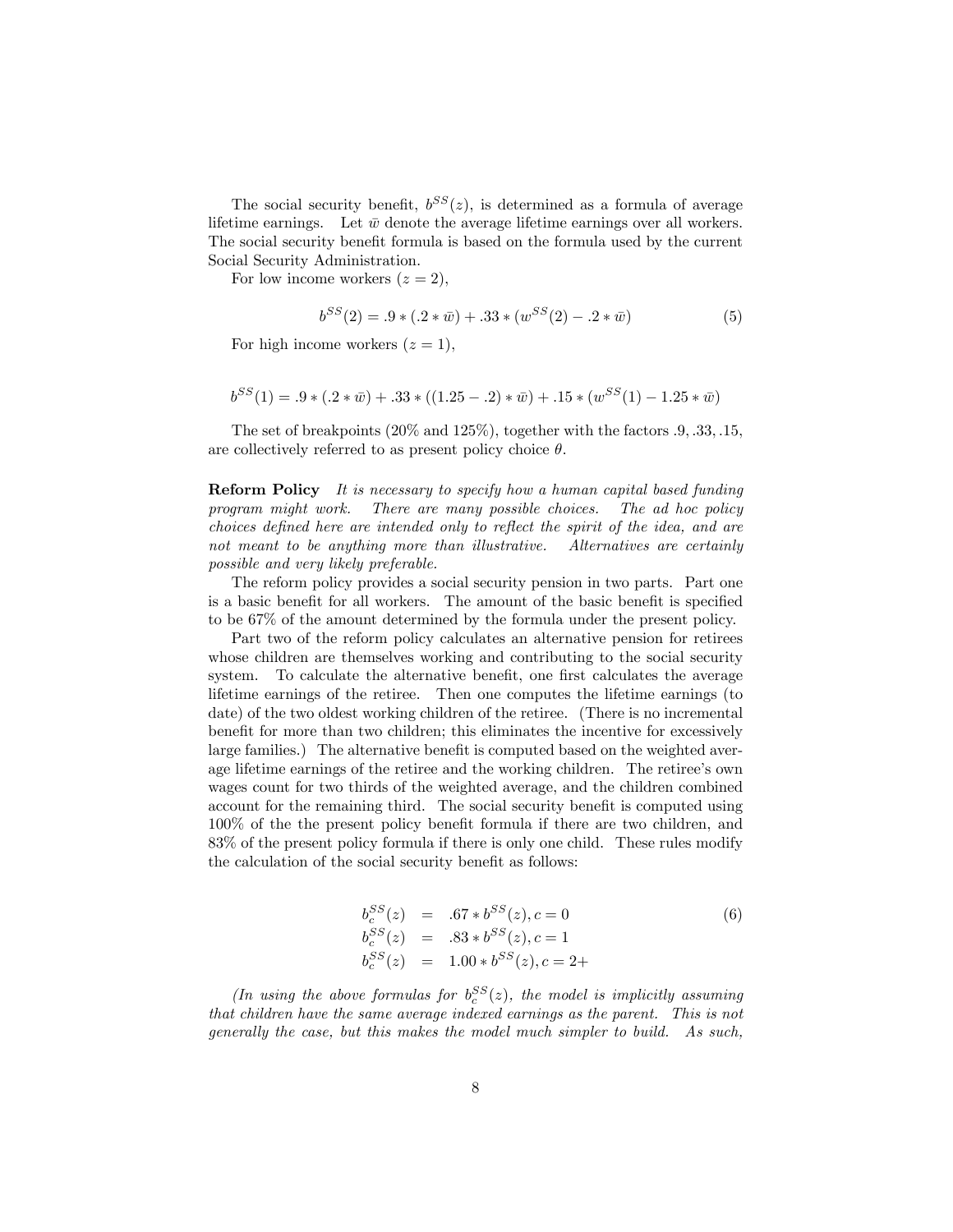it reduces the effect that education will play in the model, but I believe it to be a second order influence in this particular point in the model. The important policy choice is that investment in education can increase the social security benefit, not merely having children.)

The breakpoints, benefit factors and alternative benefit formulae are collectively referred to as reform policy choice,  $\theta'$ .

Taxes The role of the government is to collect a tax on labor income to exactly provide the social security pension to retirees. The necessary tax rate,  $\tau_{SS}$ , in the model of present policy is:

$$
\tau_{SS} = \frac{\sum_{z=1}^{2} \sum_{j=j^{*}}^{J} b^{SS}(z) \cdot \mu_{j}(z)}{w \cdot \left\{ \sum_{z=1}^{2} \sum_{j=1}^{j^{*}-1} \varepsilon_{j}(z) \cdot \mu_{j}(z) \right\}}
$$
(7)

The numerator is the total benefit paid under social security and the denominator is the total wage base over which the tax is applied in a given period.

For the reform policy, the necessary tax rate is:

$$
\tau_{SS} = \frac{\sum_{c=0}^{2} \sum_{z=1}^{2} \sum_{j=j^{*}}^{J} b_{c}^{SS}(z) \cdot \mu_{j}(z)}{w \cdot \left\{\sum_{z=1}^{2} \sum_{j=1}^{j^{*}-1} \varepsilon_{j}(z) \cdot \mu_{j}(z)\right\}}
$$
(7R)

## 3.4 Constraints and Bequests

During the working years, the agent receives after-tax labor income based on their age/ability profile of labor efficiency. Upon retirement, the agent receives social security benefits. Each period, the agent must choose the amount of consumption and the amount of voluntary saving. Savings earn the rate of return on capital r. We assume that agents are subject to a no-borrowing constraint.

Because lifetimes are uncertain, some agents will die with positive amounts of assets (aka accidental bequests). Accidental bequests are redistributed to surviving agents, in such a way that each type of agent receives an equal share based on the expected bequest of that agent, given their ability type. The amount of the bequest distributed to agents of ability type z is denoted by  $\xi(z)$ .

The budget constraint faced by an agent of age  $j$  and ability type  $z$ , is given by:

$$
c_j(z) + a_{j+1}(z) = [a_j(z) + \xi(z)] \cdot (1+r) + Q_j(z)
$$
\n(8)

Further,  $Q_i$  is defined as follows:

$$
Q_j(z) = w \cdot \varepsilon_j(z) \cdot (1 - \tau_{SS}) \text{ for } j < j^*
$$
  

$$
Q_j(z) = b^{SS}(z) \text{ for } j^* \le j
$$

The left hand side of the equation is the allocation of that period's wealth to consumption and savings, while the right hand side is the total of the resources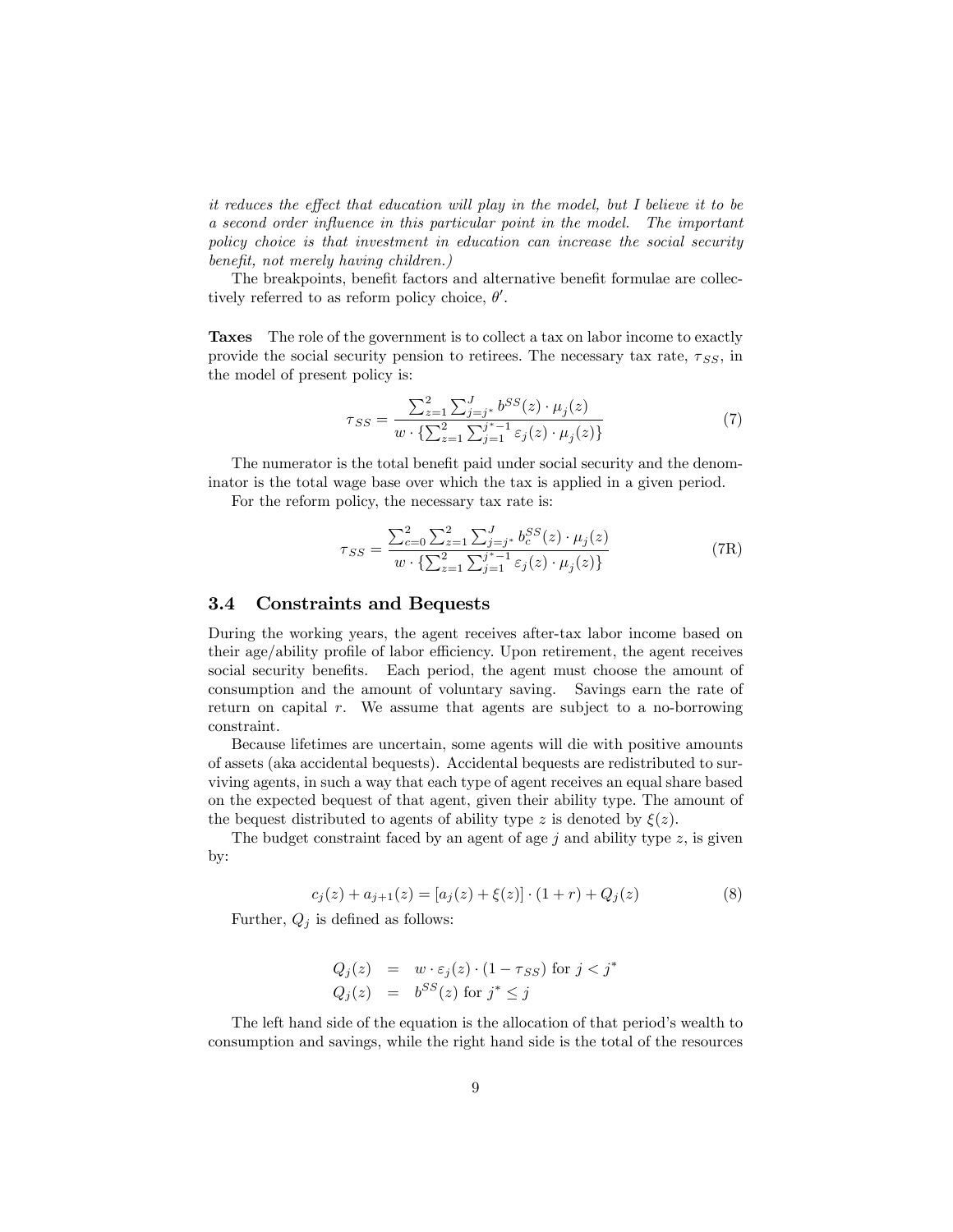available from prior savings and returns, bequests, wages and benefits from social security In all economies,  $a_1(z) = 0$  and  $a_{J+1}(z) = 0$ .

In all economies, households face a borrowing constraint:

 $a_i(z) \geq 0, \forall j$ 

The bequest  $\xi(z)$  is defined below.

#### 3.4.1 Expected Bequests

Since ability type determines labor earnings, then the average size of an accidental bequest differs by type. It is reasonable to assume that children receive the accidental bequest left by the parent. The problem is how to allocate accidental bequests to agents of type 1 and type 2 so that the allocation is consistent with a presumption that the bequest stay in the family. To do this, let  $Beq(z)$  denote the average bequest of agents of type z that die in a given period:

$$
Beq(z) = \frac{\sum_{j=1}^{J} \{a_j(z) \cdot \mu_j(z) \cdot (1 - \psi_j(z))\}}{\sum_{j=1}^{J} \mu_j(z) \cdot (1 - \psi_j(z))}
$$

The numerator is the sum of assets owned by the type z agents who die in a given period, while the denominator is the number of such agents.

Recall that  $\pi_{ij} \in \Pi$  is the probability that a parent of type i has a child of type j, and that  $\lambda(z)$  is the probability that a newborn is type z. It turns out that the probability that a child of type  $z$  has a parent of a given type produces exactly the same Markov probability matrix  $\Pi$ . We then allocate accidental bequests as follows:

$$
\xi(z) = \frac{\pi_{z1} \cdot Beq(1) + \pi_{z2} \cdot Beq(2)}{\sum_{z=1}^{2} \lambda(z) \cdot (\pi_{z1} \cdot Beq(1) + \pi_{z2} \cdot Beq(2))} \cdot Beq
$$
\nwhere  $Beq = \sum_{z=1}^{2} \sum_{j=1}^{J} \{a_j(z) \cdot \mu_j(z) \cdot (1 - \psi_j(z))\}$ 

## 3.5 Preferences and Individual Optimization Problem

To streamline notation, we let a denote  $a_i(z)$ , where age and type are defined by the context of the usage. Likewise, we will make the same notational shortcut for c, Q and  $\xi$ . The prime symbol denotes the next period value.

#### 3.5.1 Preferences

Preferences are defined over a lifetime sequence of consumption  ${c_j(z)}_{j=1}^J$ . The individual agent's objective for an agent age  $j$  is to maximize expected discounted lifetime utility:

$$
U_j = \sum_{t=0}^{J-j} \beta^t [\Psi_{j,t}(z)] \cdot u(c_{j+t}(z))
$$
\n(10)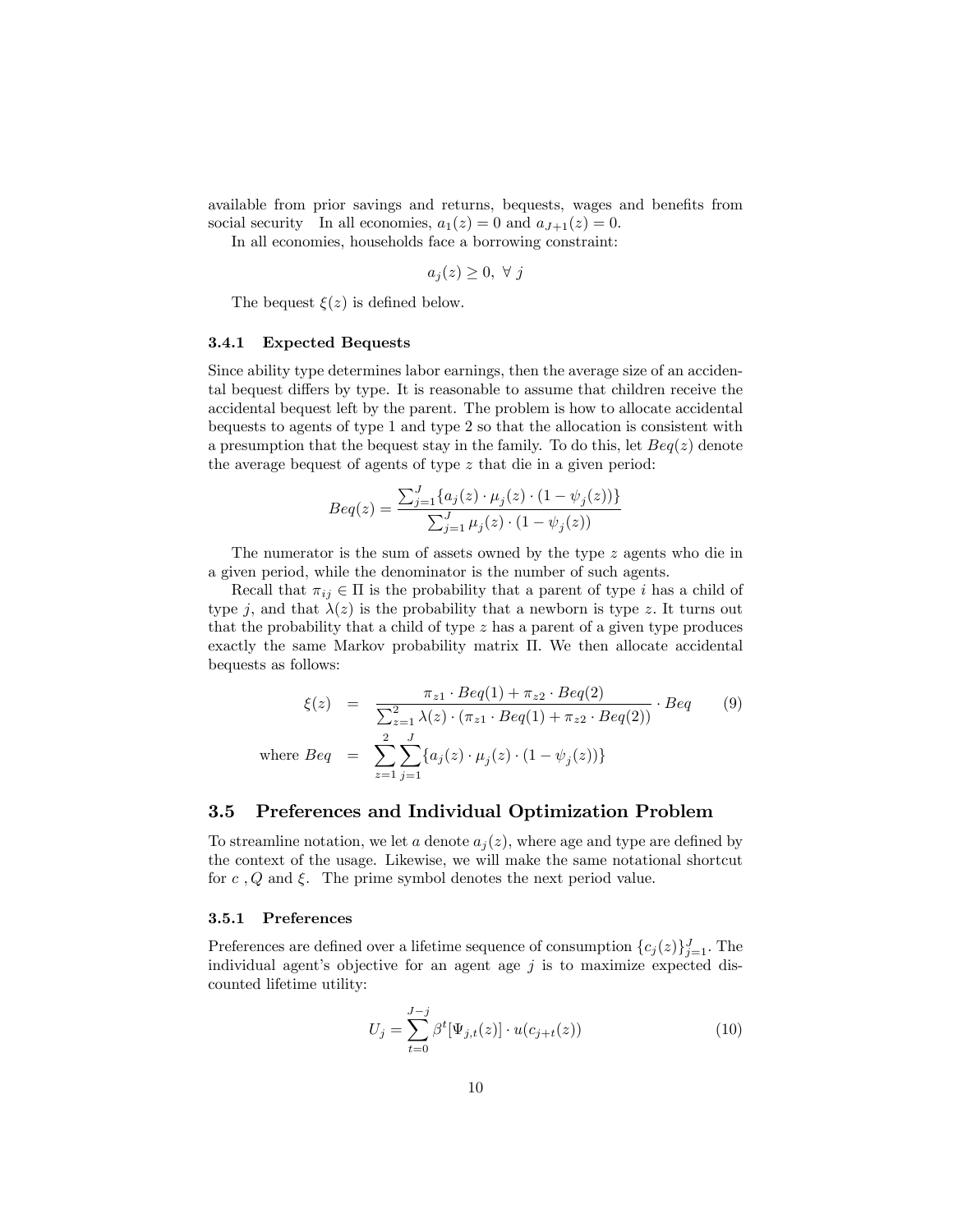where  $u(c) = \frac{c^{1-\gamma}}{1-\gamma}$  $\frac{e^{z-7}}{1-\gamma}$ ,  $\gamma$  is the constant coefficient of relative risk aversion and  $\beta$ is the discount factor. The term in brackets is the probability of survival to age  $j + t$  for an agent of age j and type z.

#### 3.5.2 The Individual's Problem

An agent of age  $j$  and type z starts a given period with initial asset holdings a. The individual's dynamic problem is to choose how much to consume now c, and how much to save for future consumption  $a'$ , in order to maximize the Bellman equation:

$$
W_j(a) = \max_{c,a'} \{ u(c) + \beta \psi_j(z) W_{j+1}(a') \}
$$
\n(11)

subject to the budget constraint, the borrowing constraint, the initial and optimality conditions, and taking the factor prices as given.

## 3.6 The Steady State Equilibrium

Let  $D = \{d_1, d_2, ..., d_m\}$  represent the discrete set of values that asset holdings are permitted to take. The feasible set for an age  $j$  agent of type  $z$  and asset holdings a is denoted by  $\Omega(j, a, z)$ . The possible choices for a using standard preferences satisfy  $a' \in \Omega(j, a, z)$ ,  $a' \geq 0$ , and the budget constraints.

A steady state equilibrium for a set of policy parameters  $\{\theta, \tau_{SS}\}\)$  is a collection of value functions  $\{W_j(a)\}$ ; decision rules  $R^c_{a,j,z}: D \times \{1,2,...,J\} \times \{1,2\} \rightarrow$  $\mathbb{R}_+$  and  $R^{a'}_{a,j,z}$ :  $D \times \{1,2,...,J\} \times \{1,2\} \rightarrow D$ ; a stationary distribution of types of newborns,  $\{\lambda(1), \lambda(2)\}$ ; a time invariant distribution of agents by type,  $\{\mu_j(z)| \forall j \in \{1, 2, \ldots J\}, \forall z \in \{1, 2\}\};$  a set of prices for capital and labor  $\{r, w\};$ and a set of lump sum transfers of accidental bequests to agents  $\{\xi(z)\}\;$ ; such that

- 1. Given factor prices, government policy and the lump sum transfers, the decision rules solve the individual optimization problem.
- 2. Factor prices solve the optimization problem of the firm
- 3. Markets clear, implying that:

$$
K = \sum_{z=1}^{2} \sum_{j=1}^{J} [a_j(z) + \xi(z)] \cdot \mu_j(z)
$$
 (12)

$$
L = \sum_{z=1}^{2} \sum_{j=1}^{j^*-1} [\varepsilon_j(z) \cdot \mu_j(z)] \tag{13}
$$

$$
Y = \sum_{z=1}^{2} \sum_{j=1}^{J} \mu_j(z) \cdot [c_j(z) + a_{j+1}(z) - (1 - \delta) \cdot (a_j(z) + \xi(z))]
$$
(14)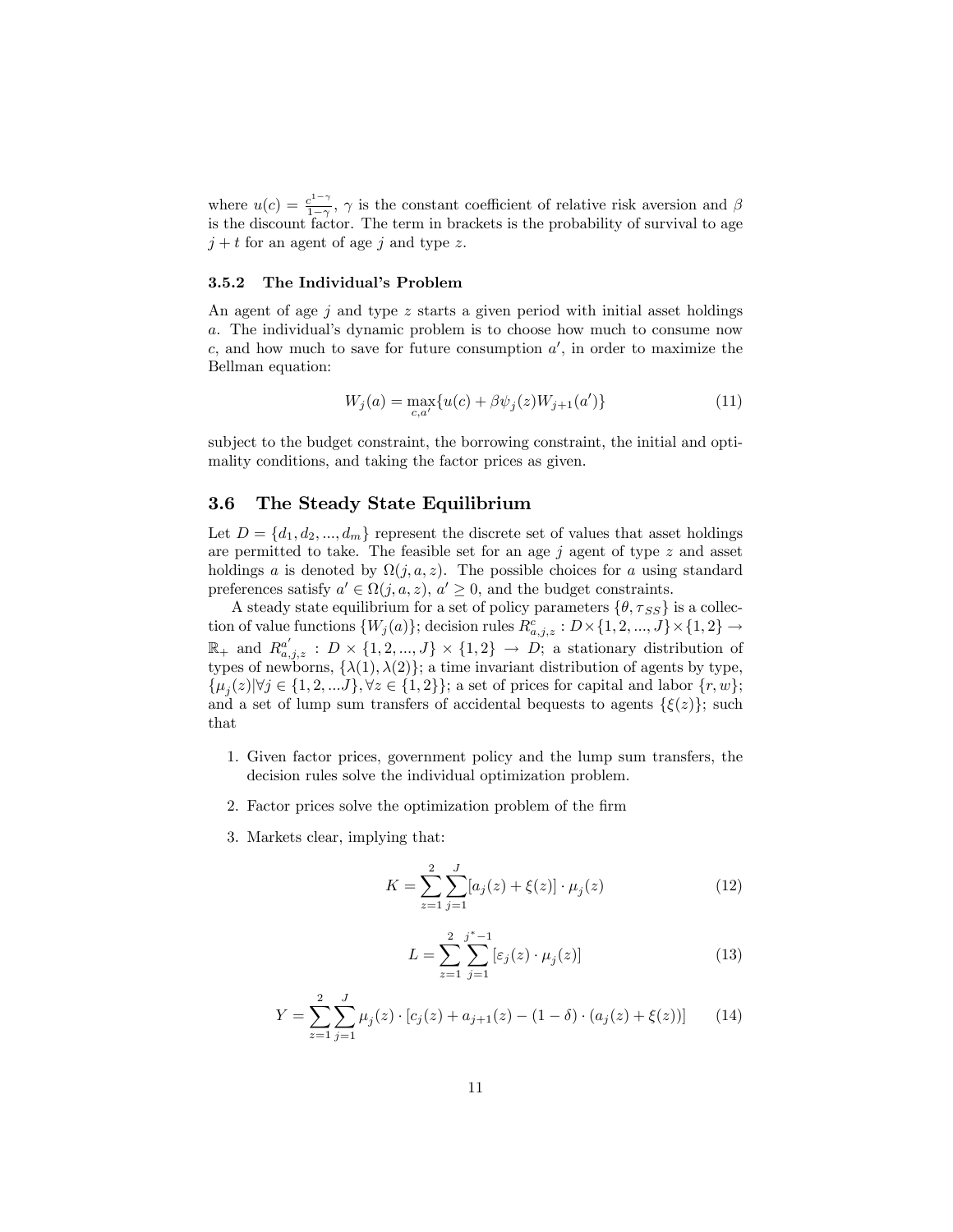Thus, aggregate capital is the sum of individual asset holdings, aggregate labor is the sum of effective workers and output equals aggregate consumption plus the increase in aggregate capital.

- 4. The invariant population distribution conditions are satisfied.
- 5. Government pensions are fully financed by the labor tax.
- 6. The lump sum transfers satisfy:

$$
\sum_{z=1}^{2} \sum_{j=1}^{J} \xi(z) \cdot \mu_j(z) = \sum_{z=1}^{2} \sum_{j=1}^{J} \{ a_j(z) \cdot \mu_j(z) \cdot (1 - \psi_j(z)) \}
$$
(15)

## 4 Calibration and Solution Method

## 4.1 Calibration

#### 4.1.1 Demographic and Labor Parameters

The model is calibrated following some of the previous literature. Each period represents one year. The probabilities that make up the transition matrix  $\Pi$ are taken from the calibration used by Fuster, Imrohoroglu and Imrohoroglu  $(2002)$ . As they explained, the values of  $\Pi$  were chosen to match 1991 Bureau of the Census data on the proportion of college graduates in the work force, and to match an observed correlation between the permanent component of income of parents and children, based on estimates by Zimmerman (1992) and Solon (1992). Thus:

$$
\Pi = \begin{bmatrix} \pi(1,1) & \pi(1,2) \\ \pi(2,1) & \pi(2,2) \end{bmatrix} = \begin{bmatrix} .57 & .43 \\ .17 & .83 \end{bmatrix}
$$

Mortality is assumed to be different between high ability agents and low ability agents. Mortality rates from based on tables from the Social Security Administration. The aggregate mortality rates are then split into two sets of mortality rates; one for the high ability workers and one for the low ability workers. The method used to split aggregate mortality rates by type is available from the author.

The model also splits the aggregate labor efficiency factors into two sets, one for each type. The aggregate factors are the age-related factors used by Imrohoroğlu, Imrohoroğlu and Joines (1999), based on research by Hansen (1993). The aggregate efficiency factors are then split into type specific efficiency factors in a manner similar to that used to split the mortality rates. Again, the details are available from the author. Labor is supplied inelastically to retirement age, which is fixed at  $j^* = 45$ , corresponding to real age 65. Thereafter,  $\bar{\varepsilon}_j = 0$ .

The total fertility rate is allocated by age and type based on data from the National Health Statistics Report Number 51, April 12, 2012. This report is also the source for data about number of children per household by type, which is needed to calculate social security benefits under the reform. The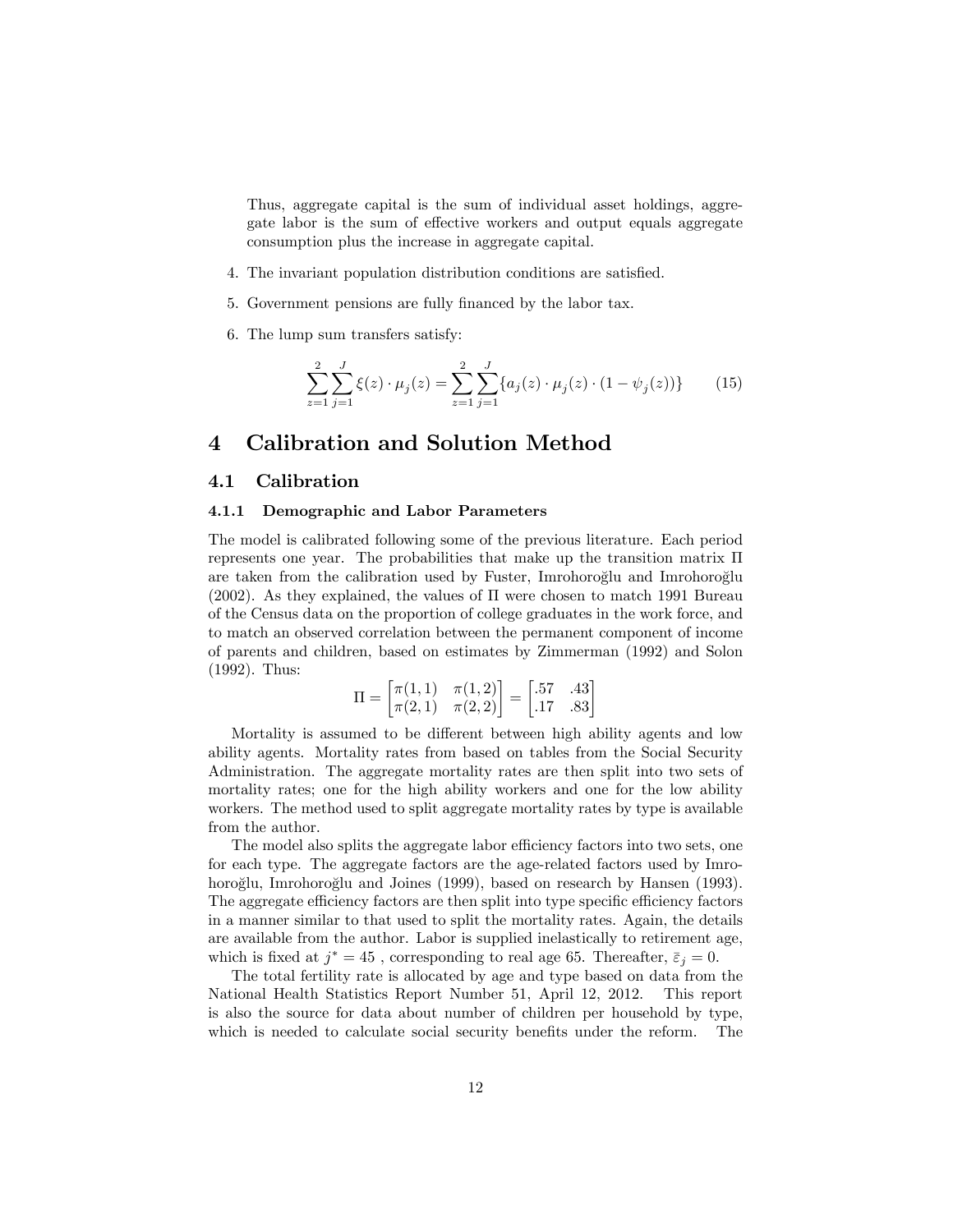benchmark case assumes total fertility is 2:1 live births per woman. The actual rate fluctuates quite widely on a year to year basis, but this rate is close to the current level, and it results in population growth close to zero. With these assumptions and data, we get the following specification for fertility,  $F(j, z)$ :

| F(j, z)                                                  | Age 20-30               |        | Age $30-35$ Age $35-40$ |                              |               |  |  |  |
|----------------------------------------------------------|-------------------------|--------|-------------------------|------------------------------|---------------|--|--|--|
| Type 1 .12032                                            |                         | .10933 | .05472                  |                              |               |  |  |  |
| Type 2 .1391                                             |                         | .1264  | .06326                  |                              |               |  |  |  |
| The distribution of family size is specified as follows: |                         |        |                         |                              |               |  |  |  |
|                                                          | Number of children None |        | O <sub>ne</sub>         | Two                          | Three or more |  |  |  |
| Type 1                                                   |                         |        | $7.14\%$ 4.56\%         | $8.51\%$                     | $5.34\%$      |  |  |  |
| Type 2                                                   |                         |        |                         | $8.26\%$ $10.64\%$ $26.49\%$ | 29.12%        |  |  |  |

#### 4.1.2 Technology Parameters

The model uses a Cobb-Douglas production function with constant returns to scale,  $Y = AK^{1-\alpha}L^{\alpha}$ . Total factor productivity A is normalized to one. Labor's share  $\alpha$  is set to 0.64. These values are often used in a simple model, as they approximate the observed patterns in the US over a long period. The value of L is determined by the demographic assumptions.

Depreciation is set at a constant rate of 6.9%, following Imrohoroglu, Imrohoroglu and Joines (1999), in which they calculated their technology parameters based on annual US data since 1954. The rate of exogenous technological growth is set to zero.

#### 4.1.3 Preferences

The parameters that specify standard preferences in the model are the coefficient of relative risk aversion,  $\gamma$ , and the time preference discount rate,  $\beta$ . The coefficient of relative risk aversion,  $\gamma$ , is set to 2, and the time preference discount rate,  $\beta$ , is set to 0.978. These values match the values used by Imrohoroglu, Imrohoroglu and Joines (1999), which they chose to produce a capital intensity ratio close to 2:5, which is the empirical average in the US since 1954, according to their analysis. In this paper, under present policy, this parameterization produces a capital intensity of 2:04.

## 4.2 Solution Method

The model is solved using a recursive method applied on a discretized state space. The solution we seek is a steady state of the economy. Starting from an initial guess as to the value of aggregate capital, K; and a guess as to the value of aggregate bequests, B, the solution algorithm computes optimal saving and consumption decisions for all agents in the invariant population distribution for a given period. New aggregate capital and aggregate bequests are calculated, given the optimal policies, and the new values for  $K$  and  $B$  are compared to the starting values. If they differ by more than a tolerance amount defined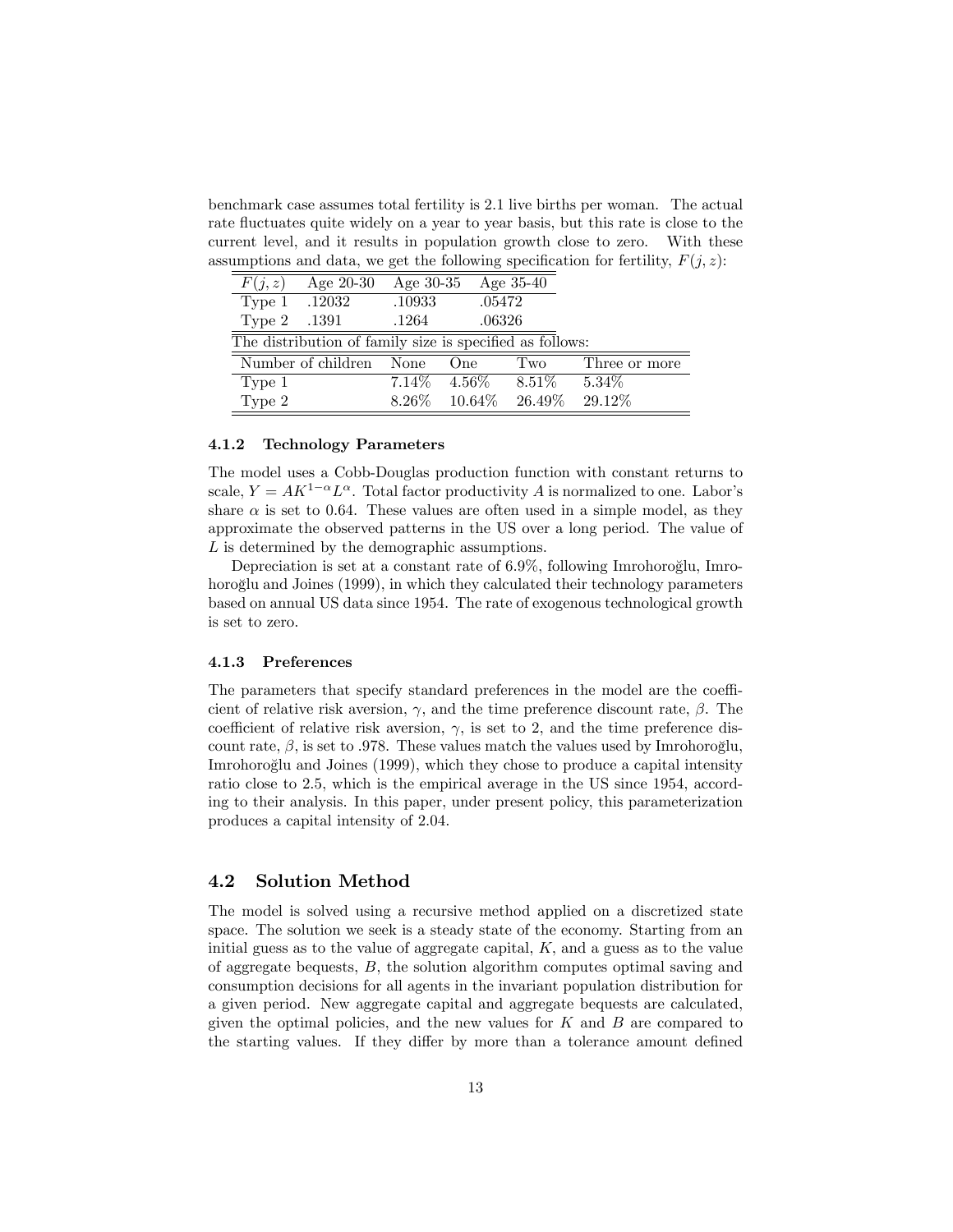in advance, the starting guess is updated, and the algorithm is repeated. The process repeats until the aggregate capital and aggregate bequests reach a steady state.

To solve the individual problem under standard preferences, we use a backwards induction algorithm, starting in the last period of life.

# 5 Numerical Results

First, we consider the reform policy and the cost to the individual in the form of the social security tax. To gain better insight, we establish a baseline with respect to present policy. Table 1 presents the required social security tax rate for the benchmark economy and for an economy which isolates these areas of interest.

Table 1. Required Social Security Tax Rates for Selected Economies

|                     | SS tax rate | % of Benchmark Change per Unit |                                    |
|---------------------|-------------|--------------------------------|------------------------------------|
| Benchmark           | $10.2\%$    | 100.0%                         | ΝA                                 |
| Fertility $(+10\%)$ | $7.09\%$    | 69.5%                          | $-3\%/1\%\Delta$ Fert.             |
| $Educ. (+10\%)$     | 10.89%      | 106.8%                         | $+.68\%/1\%\Delta \text{Ed. odds}$ |
| Policy Chng only    | $9.50\%$    | $93.1\%$                       | $-.21\%/1\%$ ben. red.             |

The "Benchmark" economy is calibrated as described above, with the present level of Social Security benefits. "Fertility  $(+10\%)$ " is the same, except that in the Fertility  $(+10\%)$  economy, fertility rates are  $10\%$  higher. "Educa- $\text{tion}(+10\%)$ " is also based on present benefit levels, but with an economy in which the odds of starting working life as a Type 1 worker (i.e., having received a college education) are 10% higher than in the benchmark economy. (The odds are exogenous in the model) "Policy Change only" is the same economy as the benchmark, except that social security benefits are based on the reform policy.

Certain results stand out from Table 1. If fertility rates were to increase, the required tax rate would drop significantly, even under the present policy benefits. Each percentage increase in fertility rates allows a  $3\%$  reduction in tax rate. But without reform, there is no reason to expect an increase in fertility, and every reason to think fertility may continue to decline. Some European countries, with fertility rates well below 2 have implemented policies to reduce the burden of child-raising through government assistance, but these policies do not seem to be that effective in raising fertility.

The economy with more human capital (education) needs a higher tax rate than the benchmark economy, 6:8% higher in the Table 1 scenario. One might have expected a lower tax rate from a more productive economy. The model outcome is due to the fact that there is a cross-subsidization built into the present social security program. Low income workers, due to higher mortality rates, live shorter lives on average in retirement than high income workers; several years less. So even though low income social security workers get a disproportionately higher benefit through the benefit formula, it is not enough to fully offset their shorter lives live in retirement. With more workers getting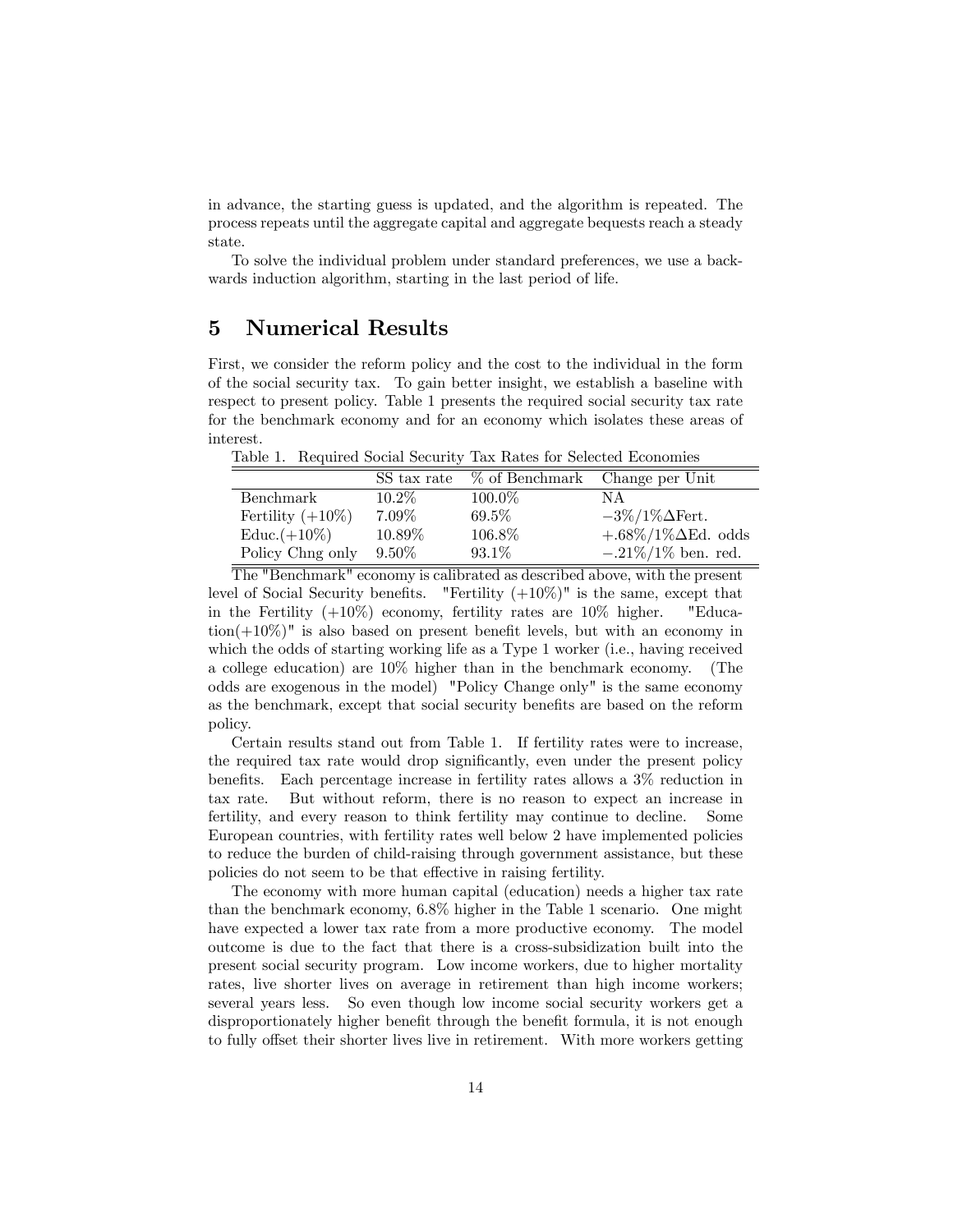a good education, and experiencing better mortality, the cost of pensions go up and taxes have to go up too.

The Policy Change only economy shows the impact of a  $33\%$  benefit reduction for childless workers and about a  $17\%$  benefit reduction for workers with only one child, holding everything else the same. Lower benefits mean lower taxes,  $6.9\%$  lower than the benchmark economyl. A reasonable test confirms this result. About 15% of retirees are childless, and another 15% have only one child. So the benefit reduction is roughly  $7.3\%$ . The model result is a  $6.9\%$ reduction.

The real impact of the reform comes from potential behavior changes, motivated by the changed incentives of the reform policy Whereas the current policy contains disincentives to family formation, and does not reward investment by parents in the education of their children, the reform policy explicitly rewards workers who raise productive children, with larger rewards for more productive children. So it is credible to assume some increase in fertility and educational attainment. How much of a behavioral response is an open question. So the approach here is to show what a fertility increase of 10% would mean for the tax rate, and what the effect of an increase of  $10\%$  in the chances of getting a good education would be. Then simple arithmetic would let the reader estimate their own expectation for behavior change that might result from such a reform of social security policy. Table 2 presents the results, starting again with the Benchmark economy and the Policy Change only economy for comparison.

|                                             | SS tax rate | As % of Benchmark |
|---------------------------------------------|-------------|-------------------|
| <b>Benchmark</b>                            | $10.2\%$    | $100.0\%$         |
| Policy Change only                          | $9.50\%$    | 93.1\%            |
| $\Delta$ Policy, $+5\%$ Fertility           | 7.92%       | 77.6%             |
| $\Delta$ Policy, $+10\%$ Fertility          | $6.63\%$    | 65.0%             |
| $\Delta$ Policy, $+10\%$ Education          | 10.1\%      | 99.0%             |
| $\Delta$ Policy, $+10\%$ Fert., $+10\%$ Ed. | 7.06\%      | 69.2%             |

Fertility once again is the big reason for lower tax rates.

Education will improve one's living standard, but not the required tax rate, thanks to the longer life and associated higher cost of pensions.

The reform may motivate both higher fertility and increased education. Overall, if one thinks a 10% increase in fertility and a 10% increase in the odds of getting a good education are credible then the model indicates that tax rates under the reform policy would be 7:06%, almost 30% lower than under present policy, with only a  $6.5\%$  reduction in overall paid benefits . (When fertility is higher, there will be fewer childless families, and some families with one child will have two children. The model produces a 6:5% reduction in benefits, relative to the benchmark, versus  $6.9\%$  when fertility is not assumed to increase.)

So far our analysis has focused on social security tax rates, but what about the economy overall? Is the economy stronger, are workers better off with the reform policy? For that we look to key economic indicators, such as Wages,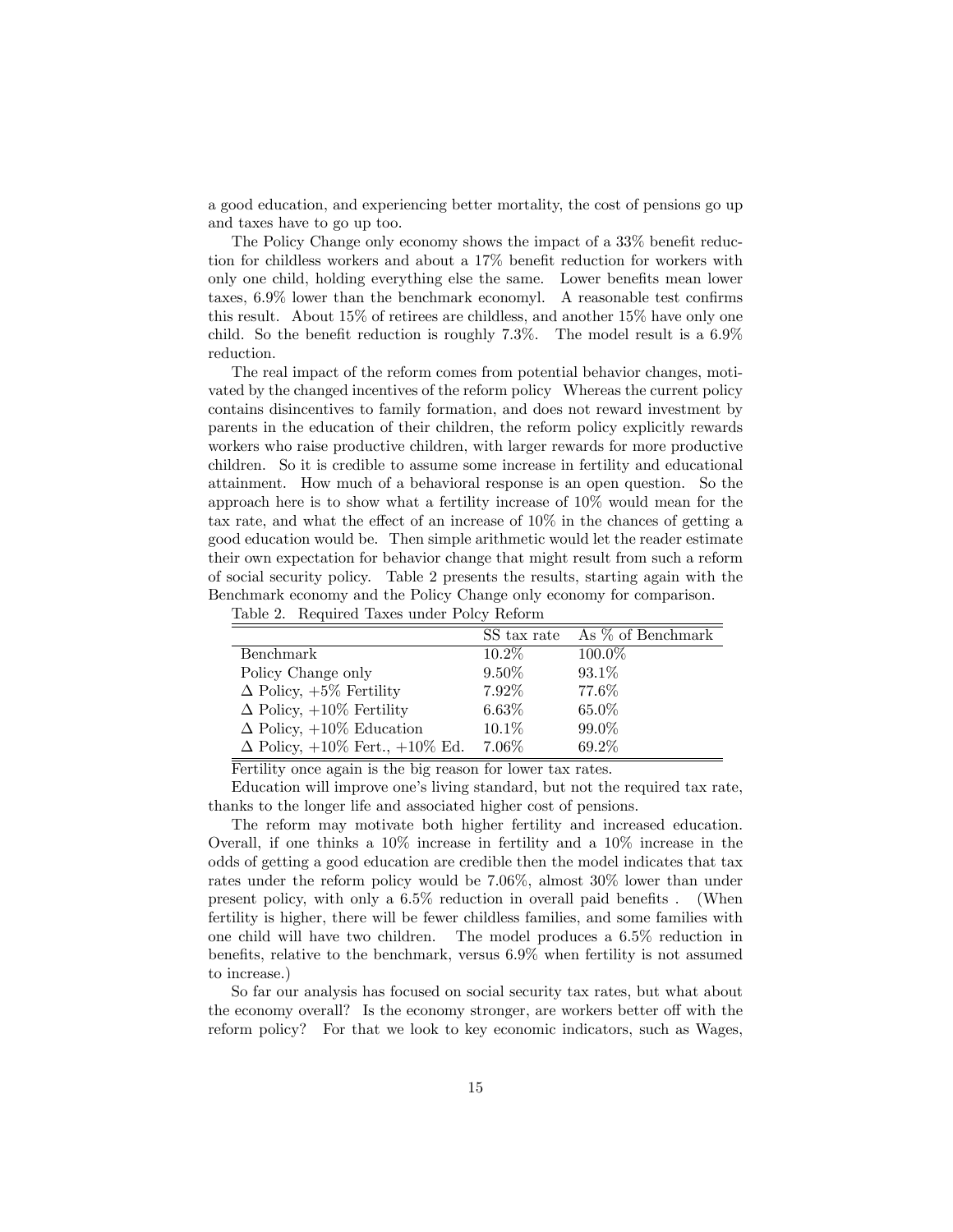Consumption, and Output. Table 3 presents these key indicators for various economies.

Table 3. Key Economic Indicators Under the Reform Economies

|                                           | Wages | Output | Consumption | Tax Rate |
|-------------------------------------------|-------|--------|-------------|----------|
| <b>Present Policy Benchmark</b>           | .957  | 1.166  | .982        | $10.2\%$ |
| Policy Change only                        | .957  | 1.166  | .982        | $9.50\%$ |
| $\Delta$ Policy, $+10\%$ Fertility        | .918  | 1.157  | .964        | $6.63\%$ |
| $\Delta$ Policy, $+10\%$ Education        | .949  | 1.233  | 1.045       | $10.1\%$ |
| $\Delta$ Pol., $+10\%$ Fert., $+10\%$ Ed. | .910  | 1.229  | 1.032       | 7.06%    |

The policy change itself, without any behavior change, has no effect on the economic indicators. There is no change in the labor force, so wages are unaffected, and output is unaffected. Consumption is shifted at the margin from childless workers to workers with children, but in total, consumption is the same.

However, behavior changes do affect the economy. An increase in fertility increases the cohort share of active workers, and the increased supply of labor depresses wages. Consumption is also reduced, as a relative rise in interest income is not sufficient to offset the lower wages. Output (per effective worker) is also lower. This is a consequence of the assumption that Type 2 workers have a higher fertility rate than Type 1 workers. An increase in fertility results in an increase in the cohort share of Type 2 workers, who are not as productive.

The picture changes if the policy change results in higher investment in education. An increase in education, with no change in fertility, still causes a decrease in wages, since there is an increased supply of "effective labor". However the cohort share of Type 1 workers increases, causing an increase in output per effective worker. Thus consumption increases, even with lower wages.

The combined impact of both fertility change and a change in investment in education depends on which behavior is more responsive to this policy change. The model illustrates the case with a 10% increase in fertility and a 10% increase in the chance for a good education. Wages are lower, since both changes increase the supply of effective labor. Output increases due to the increased cohort share of educated workers, thus causing an increase in consumption. In this happy scenario, there is a 5% decrease in wages, a 5% increase in output and a 5% increase in consumption, all with a 30% decrease in social security taxes.

# 6 Conclusion

This paper presents the case for a different approach to reforming the present Social Security system. Investment in human capital is an alternative to investment in physical capital as a path for funding Social Security. Our approach to funding Social Security via human capital is actuarially sound. For illustration of the concept, we modeled a  $33\%$  reduction in basic benefits. Basic benefits are therefore close to the level sustained by taxes themselves plus the tontine effects of survivorship. Supplemental benefits are then provideded to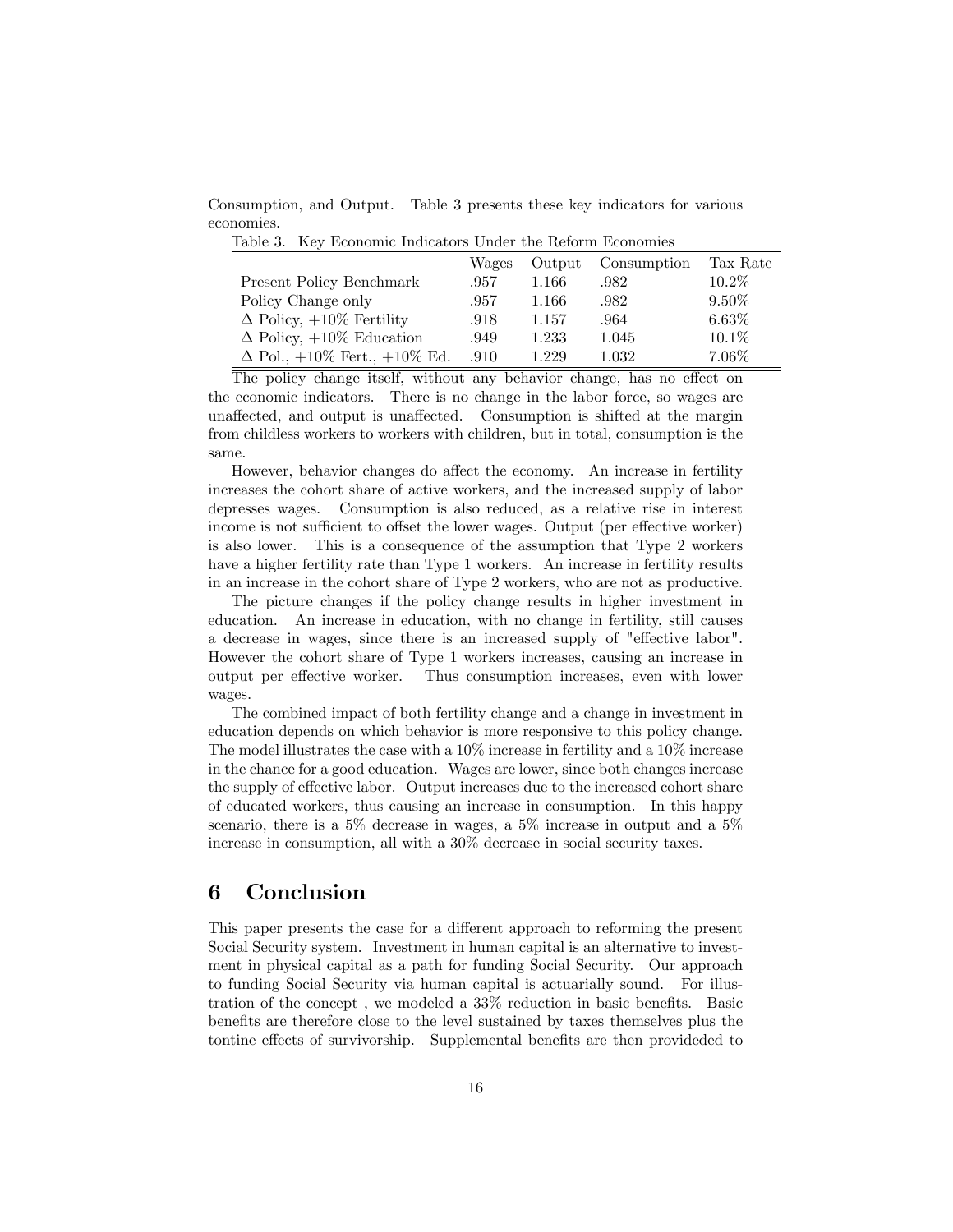those who invest in human capital, so that the system becomes demographically self-funding.

Analysis of the reform indicates that the reform itself, without behavioral changes, has only a modest effect on closing the actuarial deficit of the present system. But it would increase equity in funding retirement security between workers with children and workers without children.

However, behavior changes in both fertility and education are reasonable to expect as a consequence of the reform policy. These behavior changes both have a significant effect in the economy. Changes in fertility reduce the required tax rate for social security, with a 3% decrease in the tax rate or every percent increase in fertility rates. An increase in education, the other major component of human capital, does not decrease the required tax rate. However, educated workers produce an economy with a higher standard of living.

# 7 References

# References

- [1] Auerbach, A. J. and L. J. Kotlikoff (1987): *Dynamic Fiscal Policy*, Cambridge University Press, New York, N.Y.
- [2] Becker, G. S. and R. J. Barro. (1988): "A Reformulation of the Economic Theory of Fertility." Quarterly Journal of Economics, 103, 1-25.
- [3] Bohn H., (1999): "Social Security and Demographic Uncertainty: The Risk Sharing Properties of Alternative Policies," NBER Working Paper 7030.
- [4] Boldrin, M., M. De Nardi, and L. E. Jones (2005): "Fertility and Social Security," NBER working paper, 11146.
- [5] Boldrin, M., and L. E. Jones (2002): 'Mortality, Fertility and Saving in Malthusian Economy," Review of Economic Dynamics, 5, 775-814.
- [6] Boronow, G. C. (2008): "Three Essays on Social Security, Temptation and Individual Welfare" , doctoral dissertation, Stony Brook University.
- [7] Caldwell, J.C. (1978): "A Theory of Fertility: From High Plateau to Destabilization," Population and Development Review, 4(4), 553-577
- [8] Demeny, Paul, (1987): "Re-Linking Fertility Behavior and Economic Security in Old Age: A Pronatalist Reform," Population and Development Review, Vol. 13, No. 1 (Mar., 1987), pp. 128-132
- [9] Diamond, P. (1977): "A Framework for Social Security Analysis," Journal of Public Economics, VIII, 275-298
- [10] Ehrlich, I., and F.T. Lui. (1991): "Intergenerational Trade, Longevity, and Economic Growth." Journal of Political Economy, 99,1029-59.